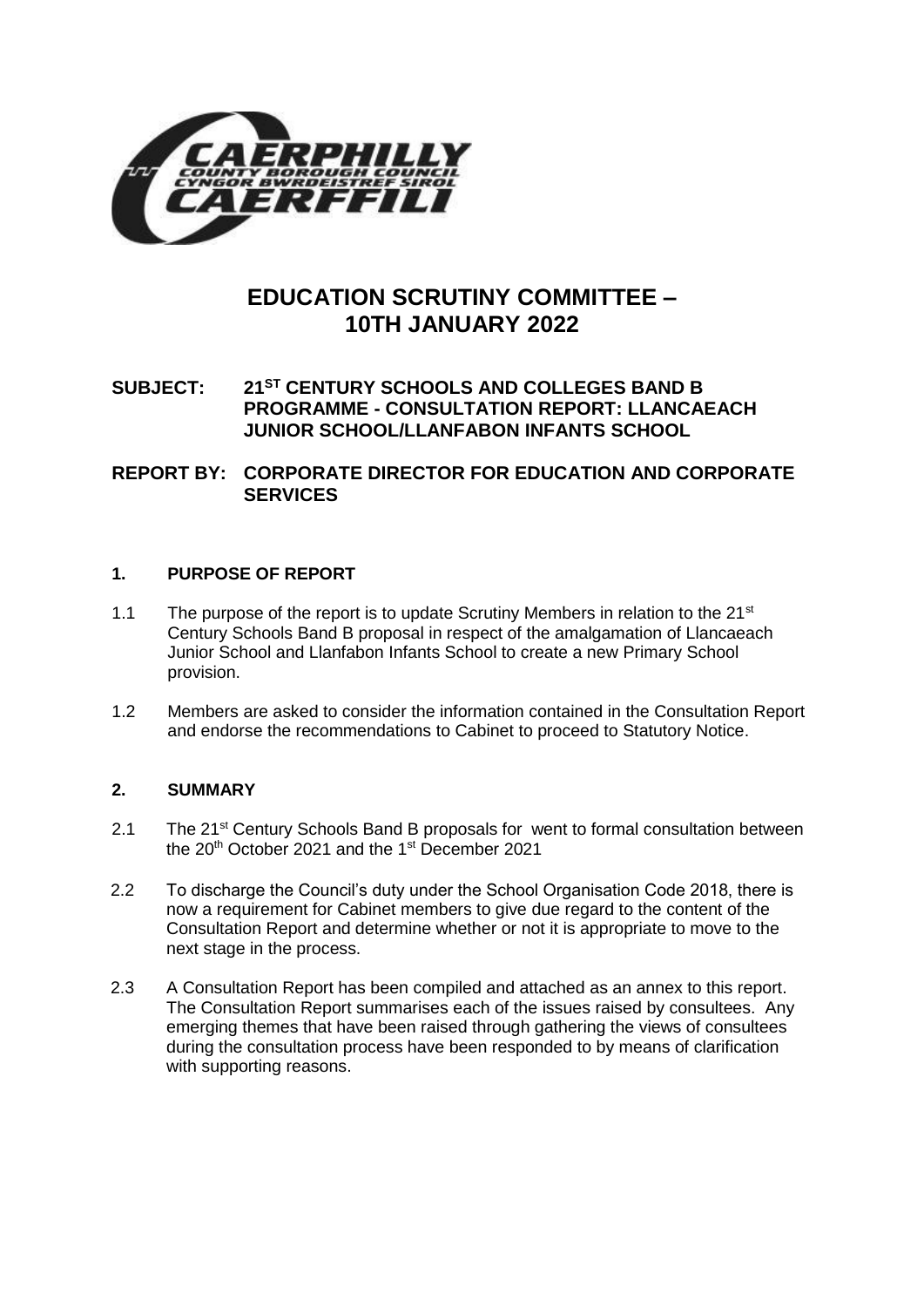## **3. RECOMMENDATIONS**

- 3.1 Prior to a report being presented to Cabinet, Scrutiny Members are asked to:
	- a) Consider the information contained in the Consultation Report.
	- b) Endorse the recommendation to Cabinet to proceed to Statutory Notice in relation to the to the proposal to create a new Primary School provision through the amalgamation of Llancaeach Junior School and Llanfabon Infants School.

## **4. REASONS FOR THE RECOMMENDATIONS**

- 4.1 To ensure Members are updated on the progress of Phase 2 of the  $21<sup>st</sup>$  Century Schools and Colleges Capital Band B programme
- 4.2 To seek Members endorsement on the recommendations to Cabinet to proceed to the publication of Statutory Notice in respect of the proposal
- 4.3 Assist the Council in discharging its duties in line with the requirements of the Welsh Government's School Organisation Code 2018.

## **5. THE REPORT**

### 5.1 **Band B**

- 5.1.1 The key aims of the 21st Century Schools and Colleges Band B investment programme, outlined by Welsh Government, is to:
	- Reduce the number of poor condition schools.
	- Ensure that we have the right size schools in the right location, providing enough places to deliver Welsh and English medium education.
	- Ensure the effective and efficient use of the educational estate for use by both Schools and the wider Community.

### 5.2 **Band B Phase 2**

5.2.1 The schemes identified as part of Phase 2 of the Band B programme include the adaption and refurbishment of the old grammar school building on the former Pontllanfraith High School site to accommodate a Centre for Vulnerable Learners (Pupil Referral Unit), the amalgamation of Llancaeach Junior and Llanfabon Infants school via the expansion of the existing Llanfabon Infants site to accommodate 275 pupils plus nursery, and a new build replacement Plas-y-felin Primary school in the grounds of the existing school site to accomodate 420 pupils plus nursery.

### 5.3 **Phase 2 - Llancaeach Junior School and Llanfabon Infants School**

5.3.1 The proposal relates to the amalgamation of Llancaeach Junior School and Llanfabon Infants School via the expansion and refurbishment of the existing Llanfabon Infants site to accomodate the new 3-11 Primary School provision with places for 275 pupils plus nursery.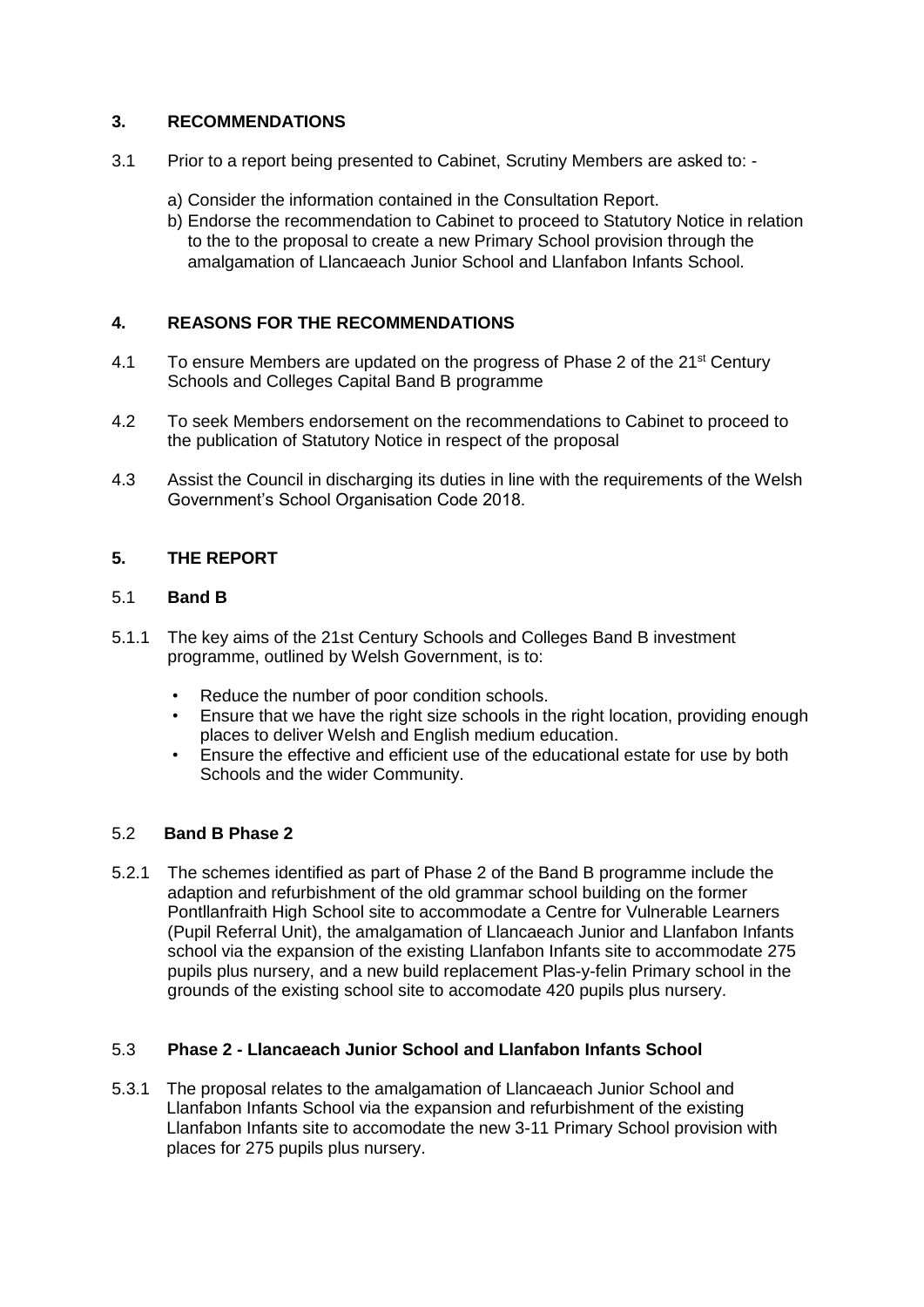- 5.3.2 Further to Cabinet approval gained on the 13<sup>th</sup> October 2021, formal consultation for the proposal was carried out between 20<sup>th</sup> October 2021 and 1<sup>st</sup> December 2021.
- 5.3.3 A prescribed list of recipients as outlined in the School Organisation Code 2018 were written to and a consultation document was published in both hardcopy and electronically via the Authority's website based. Reasonable access to information was promoted from an Equalities perspective and other formats were available on request, including a child friendly version and video.
- 5.3.4 Members of the Education Scrutiny Committee who met on the 2<sup>nd</sup> November 2021 in their capacity as a consultee under the School Organisation Code 2018, endorsed the proposal, voting 12 For, 0 Against and 0 Abstentions.
- 5.3.5 The consultation period ran for 42 days (with at least 20 of these being school days) to provide adequate time for response and conscientious consideration has been given to any responses received.
- 5.3.6 There were 11 responses received in respect of the proposal to create a new Primary School provision through the amalgamation of Llancaeach Junior School and Llanfabon Infants School. In addition, a number of pupils at both schools engaged in the consultation process through 'learner voice' sessions which have been reported on separately. These are broken down into more detail in the Consultation Report.
- 5.3.7 A Consultation Report has been compiled and has been attached as an annex to this report. The Consultation Report summarises each of the issues raised by consultees. Any emerging themes that have been raised through gathering the views of consultees during the consultation process have been responded to by means of clarification with supporting reasons. In addition, Estyn has provided a formal response in consideration of the educational aspects of the proposal which is included in the Consultation Report.
- 5.3.8 The Consultation Report will be published electronically on the 21<sup>st</sup> Century Schools pages on the Council's website. Consultees who have indicated in their consultation response that they wish to be notified will be advised by letter or email of the availability of the Consultation Report along with the key stakeholders identified in the School Organisation Code 2018.

### 5.4 **Conclusion**

Pursuant to the requirements of the School Organisation Code 2018, formal consultation has now concluded in relation to this proposal and this report has been compiled along with the Consultation Report to provide members with the necessary information to make an informed decision as to whether to progress the proposal to the next statutory stage which would entail permission to publish of a Statutory Notice. The School Standards & Organisation (Wales) Act 2013, provides that anyone wishing to make objections to a school organisation proposal has the opportunity to do so at this stage.

#### **6. ASSUMPTIONS**

6.1 No assumptions have been made in relation to this report as it merely updates on the progress of individual projects.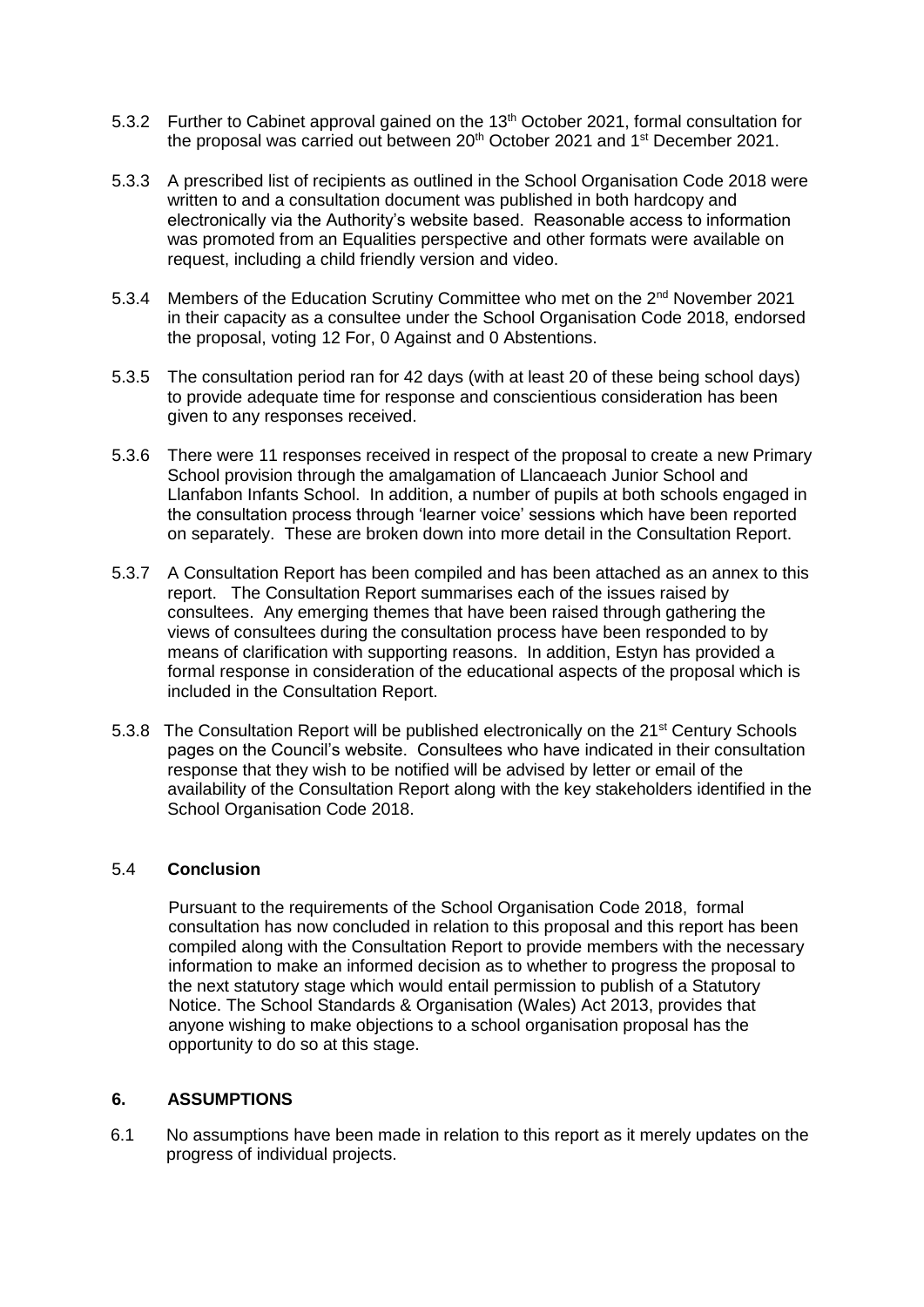## **7. SUMMARY OF INTEGRATED IMPACT ASSESSMENT**

- 7.1 An initial Integrated Impact Assessment (IIA) for this proposal was undertaken alongside the original Consultation Document forming part of the outline consultation pack which is published on the Council's website.
- 7.2 The Integrated Impact Assessment has been reviewed to include any additional elements highlighted through the statutory consultation process. The purpose of this further assessment is to take account of any further information that has come forward through the consultation or otherwise.

## **Original**

[https://www.caerphilly.gov.uk/CaerphillyDocs/IIA/llancaeach-junior-llanfabon-infants](https://www.caerphilly.gov.uk/CaerphillyDocs/IIA/llancaeach-junior-llanfabon-infants-schools-sep202)[schools-sep202](https://www.caerphilly.gov.uk/CaerphillyDocs/IIA/llancaeach-junior-llanfabon-infants-schools-sep202)

## **Updated**

[http://www.caerphilly.gov.uk/CaerphillyDocs/IIA/CCBC-Integrated-Impact-](http://www.caerphilly.gov.uk/CaerphillyDocs/IIA/CCBC-Integrated-Impact-Assessment-Llancaeach-and-L)[Assessment-Llancaeach-and-L](http://www.caerphilly.gov.uk/CaerphillyDocs/IIA/CCBC-Integrated-Impact-Assessment-Llancaeach-and-L)

## **8. FINANCIAL IMPLICATIONS**

8.1 Phase 2 of the 21st Century Schools and Colleges Band B programme, currently totals £18,500,000. The Authority's contribution within this sum is £5,925,000 as detailed below.

| Project Name:                     | <b>LA Contribution</b> | WG contribution | <b>Total Funding</b> |
|-----------------------------------|------------------------|-----------------|----------------------|
| Centre for Vulnerable<br>Learners | £1,375,000 (25%)       | £4,125,000      | £5,500,000           |
| Llancaeach/Llanfabon              | £1,400,000 (35%)       | £2,600,000      | £4,000,000           |
| <b>Plasyfelin Primary</b>         | £3,150,000 (35%)       | £5,850,000      | £9,000,000           |

- 8.2 The Authority's contribution will be met from the remaining funding of £1.209m previously earmarked for 21st Century Schools and through the recently approved earmarking of a further sum of £4.716m from the Authority's Place-Shaping Reserve.
- 8.3 The Welsh Government Grant allocation for individual projects within the 21st Century Schools Band B programme is calculated consistently across Wales using the Building Bulletin regultions BB98 - Secondary, BB99 – Primary and BB104 – Special/Pupil Referral Units. There are a number different elements which have been included in the calculations provided for each of the Phase 2 proposals, which include:
	- Proposed standard price per square metre
	- Furniture fitting and equipment per pupil
	- ICT per pupil
- 8.4 Largely due to a combination of the impact of Covid-19 and Brexit there are currently significant inflationary increases within the construction sector. This is being kept under close review but the current projected costs for the 21<sup>st</sup> Century Schools